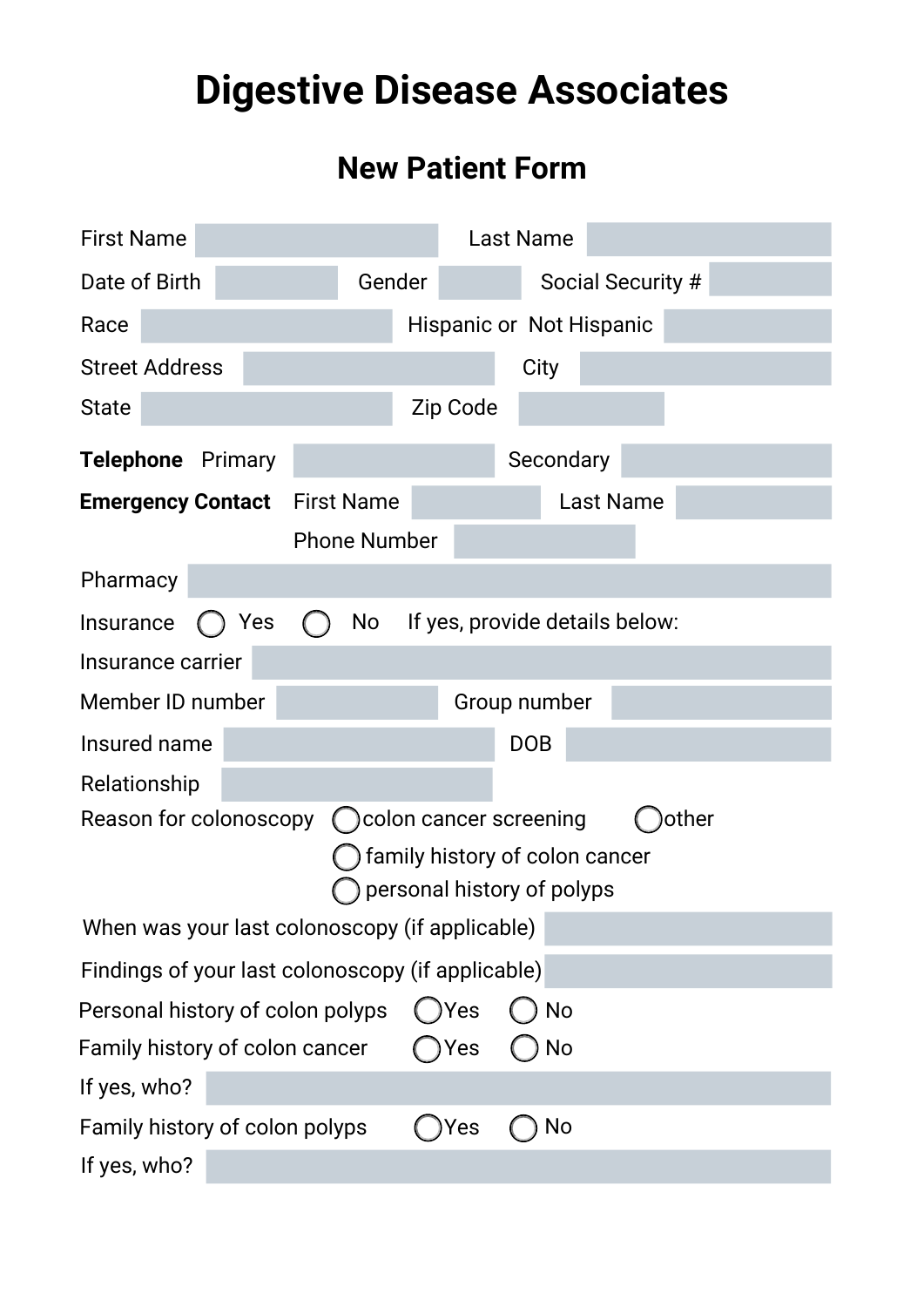| <b>Primary Cary Physician</b> |                                                                         |
|-------------------------------|-------------------------------------------------------------------------|
| <b>Referring Physician</b>    |                                                                         |
|                               | Do you see a heart specialist (cardiologist) $\bigcap$ Yes $\bigcap$ No |

#### Medical Problems

## Past Surgeries

## Allergies

#### Medications

| Do you take any blood thinners?<br>Do you have sleep apnea?<br>Do you use oxygen?                                 | Yes<br>Yes<br>Yes | No<br>No<br>No        |
|-------------------------------------------------------------------------------------------------------------------|-------------------|-----------------------|
| Do you have an ICD (Implantable Cardioverter (<br>Defibrillator)?                                                 | Yes               | No                    |
| Did you have a heart attack or stroke in the<br>last 6 months?                                                    | Yes               | No                    |
| Are you able to move your neck side to side<br>and up and down?                                                   | Yes               | No                    |
| Are you on dialysis?<br>Do you have a bleeding disorder?<br>Any abdominal/bowel surgeries in the last 3<br>months | Yes<br>Yes<br>Yes | <b>No</b><br>No<br>No |
| Any problems with anesthesia?                                                                                     | 'es               |                       |